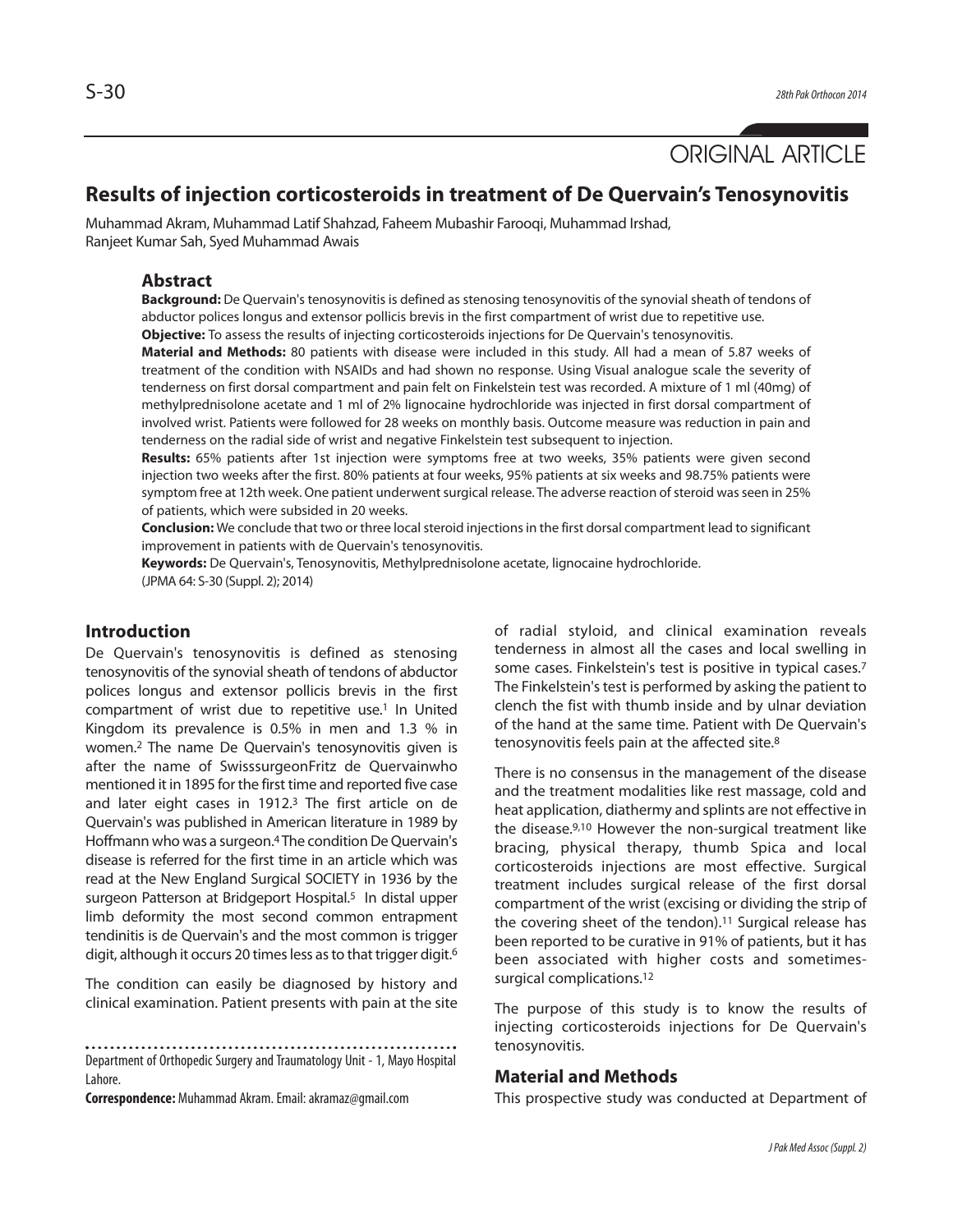Orthopedic Surgery and Traumatology, Unit-I, Mayo Hospital, during the period from January 2011 March 2014. A total of 80 patients were registered in the study. All patients previously had a mean of six weeks (range 4-8 weeks) of treatment of the disease with oral and local NSAIDs and had shown no response and were not satisfied with treatment. On physical examination the area around the radial styloid (first dorsal compartment of wrist) was tender, and the Finkelstein test was positive in all patients. The severity of pain was noted on Visual analogue scale, (VAS 0-10), with zero no pain, one to three as mild, and four to six as moderate and seven to 10 as severe pain. The exclusion criteria were age less than 18 years, evidence of diseases like rheumatoid arthritis, gout, carcinoma, pregnancy and previous history of trauma.

#### **Injection Technique**

One ml (40mg) of methylprednisolone acetate and 1 ml of 2% lignocaine hydrochloride was taken and mixed in 5 cc syringe. The area of tenderness was confirmed before injection. The needle was passed in the first extensor compartment of wrist, directing proximally towards the styloid process of radius and parallel to the abductor polices longus and extensor polices bravis tendons. Stretching of the synovial sheath by volume effect was observed. For early clinical response each patient examined two weeks after the injection, and then followed monthly for 28 weeks. Treatment efficacy was measured by assessing reduction in severity of pain and tenderness on the radial side of wrist, negative Finkelstein test and patient satisfaction. Primary outcome measures were pain relief and negative Finkelstein test. Secondary outcome measures were persistent pain and tenderness, skin depigmentation and positive Finkelstein test.

#### **Results**

The data was analyzed by SPSS version 20.0 and one sample t-test was applied (Table-1). Out of a total of 80 patients, 24(30%) were men and 56(70%) were women. The age ranged between 20 to 40 years. (Mean age 29.32 Years SD ±6.099). The right hand was affected in 48 (60%) and left in 32 (40%) patients. The mean duration from the onset of symptoms to enrolment for this study was 5.87 weeks (range 4 weeks to 8 weeks SD  $\pm$ 0.527). At the start of study the severity of pain on 10cm VAS was recorded. 32 patients had VAS score eight, 25 patients had six and 23 patients had four. Out of 80, 28 (35%) patients were given second injection two weeks after first as they claimed no

**Table-1:** T-test, one-sample test.

| Test Value $= 0$                                      |        |    |                |                        |       |            |              |         |     |  |  |
|-------------------------------------------------------|--------|----|----------------|------------------------|-------|------------|--------------|---------|-----|--|--|
| <b>Difference</b>                                     |        |    |                |                        | 95%   | Confidence | Interval     | 0f      | the |  |  |
|                                                       |        | Df | Sig. (2tailed) | <b>Mean Difference</b> | Lower |            | <b>Upper</b> |         |     |  |  |
| Age                                                   | 42.999 | 79 | 0.000          | 29.32500               |       | 27.9675    |              | 30.6825 |     |  |  |
| Gender                                                | 29.271 | 79 | 0.000          | 1.72500                |       | 1.6077     |              | 1.8423  |     |  |  |
| Duration of symptoms: Duration of symptoms: 4-8 Weeks | 37.790 | 79 | 0.000          | 5.87500                |       | 5.5656     |              | 6.1844  |     |  |  |
| Pain score at start VAS: 1-10                         | 33.676 | 79 | 0.000          | 6.22500                |       | 5.8571     |              | 6.5929  |     |  |  |
| Pain score at 4 weeks 64/80                           | 25.157 | 79 | 0.000          | 1.35000                |       | 1.2432     |              | 1.4568  |     |  |  |
| Adverse reactions 25/80                               | 18.724 | 79 | 0.000          | 2.06250                |       | 1.8432     |              | 2.2818  |     |  |  |

**Table-2:** Statistical analysis.

|                    | Age            | Gender  | <b>Duration symptoms:</b> | Pain score at start | Pain score at 4 | <b>Adverse</b>  |
|--------------------|----------------|---------|---------------------------|---------------------|-----------------|-----------------|
|                    |                |         | Weeks 4-8                 | <b>VAS: 1-10</b>    | weeks 65/80     | reactions 25/80 |
|                    |                |         |                           |                     |                 |                 |
| N                  | Valid          | 80      | 80                        | 80                  | 80              | 80              |
|                    | <b>Missing</b> | 0       | 0                         | 0                   | 0               | 0               |
| Mean               | 29.3250        | 1.7250  | 1.7250                    | 6.2250              | 1.3500          | 2.0625          |
| Std. Error of Mean | 0.68200        | 0.05893 | 0.05893                   | 0.18485             | 0.05366         | 0.11015         |
| Median             | 29,0000        | 2.0000  | 2.0000                    | 6.0000              | 1.0000          | 2.0000          |
| Mode               | 24.00          | 2.00    | 2.00                      | 8.00                | 1.00            | 2.00            |
| Std.               |                |         |                           |                     |                 |                 |
| <b>Deviation</b>   | 6.09996        | .52711  | 0.52711                   | 1.65334             | .47998          | 0.98526         |
| Variance           | 37.209         | .278    | 0.278                     | 2.734               | .230            | 0.971           |
| Range              | 20.00          | 3.00    | 3.00                      | 4.00                | 1.00            | 3.00            |
| Minimum            | 20.00          | 1.00    | 1.00                      | 4.00                | 1.00            | 1.00            |
| <b>Maximum</b>     | 40.00          | 4.00    | 4.00                      | 8.00                | 2.00            | 4.00            |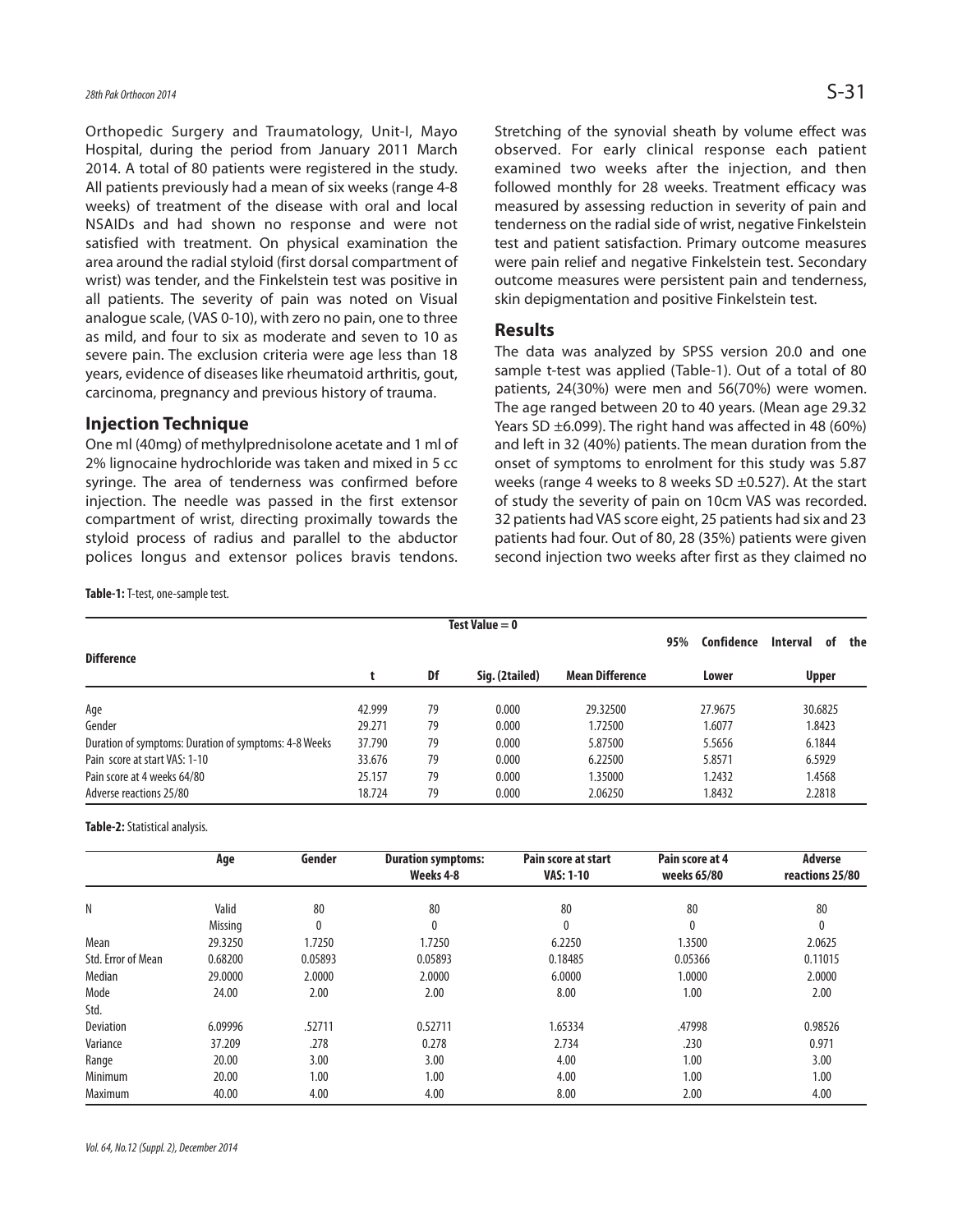response 52 patients (65%) were symptoms free after single injection. The patients were called every two weeks after the injections. At four weeks, 64 (80%) out of 80 patients were symptoms free and completely satisfied with treatment with zero VAS (Table-2). The remaining 16 patients had positive tenderness at first dorsal compartment of wrist and positive Finklestein test. At six weeks 76 patients (95%) were symptoms free and fully satisfied with the results.

The remaining four patients were given a third injection as they still claimed no response. Out of which three patients were symptom free by the end of 12th week, and one patient underwent surgical treatment. We found no recurrence in this series of patients after 28 weeks of follow-up. The adverse reaction of steroid although seen in 25/80 (31%) of patients but were transient. Temporary pain at the site of injection was reported by 36/80 (45%) patients, which subsided in four to 10 days. Local area of de pigmentation was seen in 08 patients and atrophy of subcutaneous fat was seen in 15 patients. These changes reversed in 20 weeks' time. There was no incidence of nerve injury tendon rupture or infection.

# **Discussion**

In our study 70% of patients were female; the mean age of all patients was 29.6 years. Mehdinasab SA, Ale Mohammad SA in their study reported 86.3% female patients, with mean age of all patients 32.6 years.<sup>9</sup> Gulzar Saeed Ahmed, Imtiaz Ahmed Tago, Asadullah Makhdoom in their study reported all the 50 patients at six weeks were symptoms free and fully satisfied with the therapy. All the 50 patients were followed for 24 weeks and no recurrence was found. The adverse reaction of steroid was seen in 18/50 (36%) of patients, which were subsided in 20 weeks. There was no incidence of nerve injury, tendon rupture, or infection.<sup>13</sup>

All the patients presented to us initially tried different modalities of treatment like NASID's rest and casting, but local injection of corticosteroids is now accepted as it has high levels of success which is reported previously in many studies. Richie and Eriner concluded that local steroid injection is effective in 83% of patients. 61% of the patients receiving injection and splint were cured while 14% of patients with splints only and was 0% for the patients who were taking only NSAID's and rest. Injection corticosteroids was found to be the most effective and successful treatment for this disease. In their analysis it was noticed that 327 wrists were injected and followed up for 9.6 months and no tendon rupture was found.<sup>14</sup> Avciet al claimed 100% success rate.<sup>15</sup> Takuya Sawaizumi, (2007) claimed 94% success rate in their study in which they locally injected Triamcinolone for patients with De Quervain's disease. He concluded 90% of patients were fully satisfied, relapse was seen in 26% of patients, and complications were seen in 32 %.<sup>16</sup> McDermott JD et al, reported in 2012 that at a follow up of 6 weeks no complications were noted and 36 of the 37 wrist checked in 36 patients (97%) had relapse of symptoms. However 14 % of wrist had recurrence of symptoms.<sup>17</sup> This is in contrast to this study where we observed different complications in 25% of cases, this may be due to the comparatively prolong follow-up of 28 weeks in contrast to study of McDermott JD et al, where it was 6 weeks only.

In our study, 65% of patients were symptom free two weeks after intervention, 80% after four weeks and 95% were free of symptoms at six weeks after intervention and 99% by the end of 12 weeks. There were no recurrences at 28 weeks. This shows that the effect of methylprednisolone acetate may persist for 4 to 6 weeks. It is believed that anti-inflammatory effects of this drug persist for two to four weeks.<sup>18</sup> The adverse events in our study were seen in 25/80 (25%) of patients. out of these 18 patients recovered from transient pain at injection site within 10 days. In Remaining 7 patients with skin de pigmentation (4 patients) and atrophy of subcutaneous fat (3 patients) the changes reversed in 20 weeks' time. Steroid injections may have adverse side effects e.g. pain at the injection site and skin hypo pigmentation. These effects are transient. It is recommended that before starting the treatment the patients should be informed about these side effects.19,20

The limitation of our study is a short term follows up. No recurrence was detected in 6 months of follow up. We believe that a future study will be needed on this subject.

# **Conclusion**

We conclude that injecting local corticosteroids once twice or thrice in the 1st dorsal compartment results in early improvement in de Quervain's tenosynovitis patients

# **Acknowledgment**

We thank Mr. Ghias-ud-Din, General Secretary of Society for Welfare of Orthopedically, disabled for providing free medications for the needy patients and Mr. Mumtaz for typing the manuscript.

# **Conflict of Interest**

The authors have no conflict of interest to declare.

# **References**

Leslie WD. The scintigraphic appearance of de Quervain tenosynovitis. Clin Nucl Med 2006; 31:602-4.